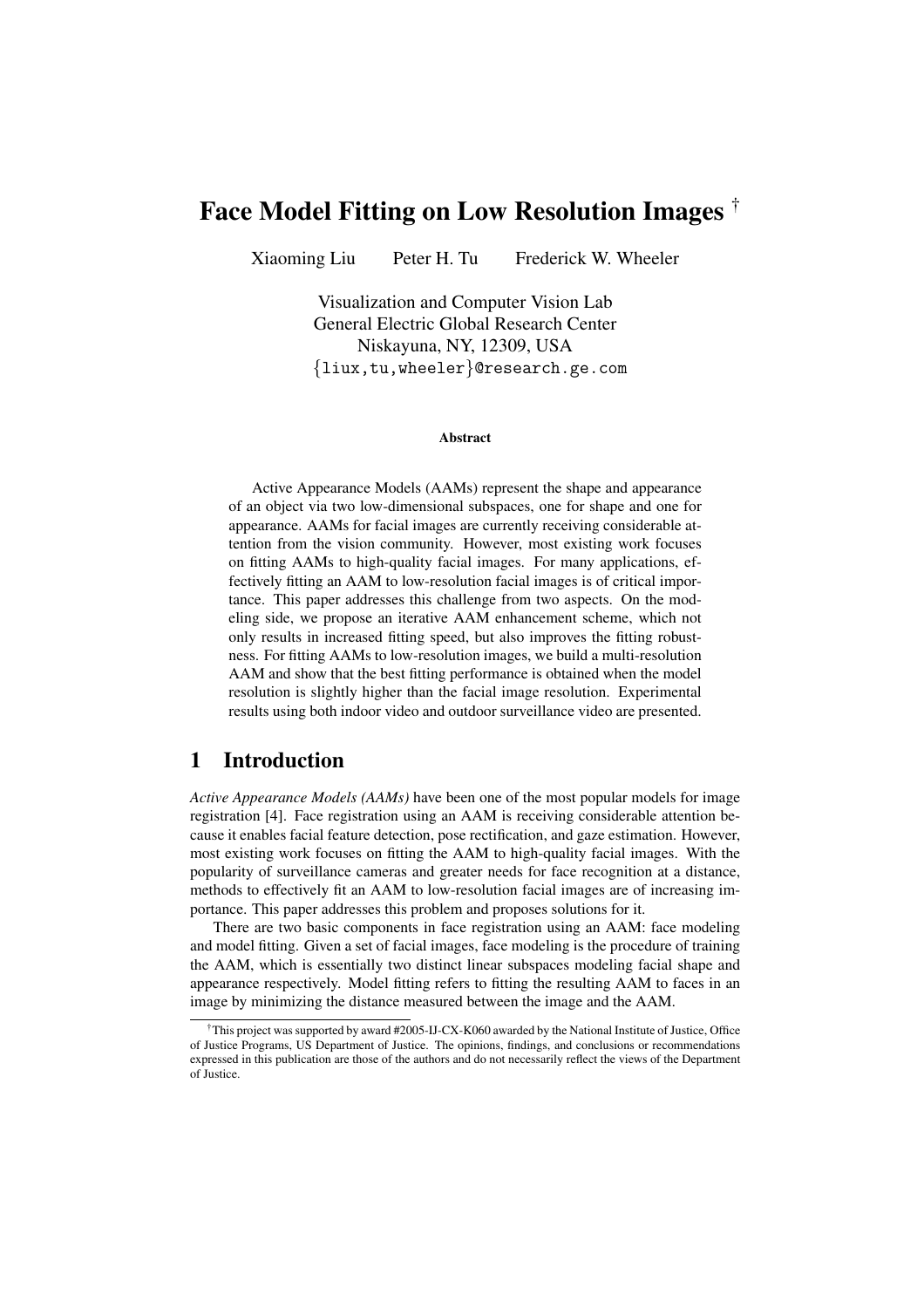Conventional face modeling directly utilizes manual labels of facial landmarks when training the AAM. However, manual labels have various errors, which affect the shape and appearance models. To mitigate this problem, we propose a model enhancement scheme, where face modeling and model fitting are iteratively performed using the training image set. The iteration starts with the manual labels and stops when the fitted landmark locations do not change significantly. Compared to the initial AAM, the enhanced AAM has lower dimensionality, and the basis functions of the appearance model appear sharper visually, which is preferable for fitting. We experimentally show that the enhanced AAM not only increases the fitting speed, but also improves the fitting robustness.

In fitting an AAM to low-resolution images, there is a potential mismatch between the model resolution and the image resolution. To study how this mismatch affects the fitting performance, we build a multi-resolution AAM pyramid and use it in fitting facial images with various resolutions. We show that mismatched resolution can seriously degrade performance and conclude that the best fitting performance is obtained when the model resolution is slightly higher than the facial image resolution. We show that dynamically choosing the multi-resolution AAM at the right resolution improves performance when fitting to video sequences, where facial size varies with time.

Many approaches have been proposed for modeling faces via AAMs [4, 1]. Similar to our proposal, Gross *et al.* [9] suggested training AAMs using fitted landmarks. The primary difference is that our model enhancement is performed in an iterative fashion and results in greater improvements. A similar idea of iteratively adjusting landmarks was presented in [2, 8], where the initial landmarks are uniformly distributed and the focus is on the modeling, instead of model fitting, our present focus.

Little work has been done in fitting AAMs to low-resolution images. Cootes *et al.* [6] proposed a multi-resolution active shape model. However, its fitting strategy is very different compared to our approach. Recently Dedeoglu *et al.* [7] proposed integrating the image formulation process into the AAM fitting scheme. During the fitting, both image formulation parameters and model parameters are estimated in an united framework. The authors also showed the improvement of their method compared to fitting with a single high-resolution AAM. We will show that as an alternative fitting strategy, a multiresolution AAM has far better fitting performance than using a high-resolution AAM.

### 2 Active Appearance Models and Model Fitting

The shape model and appearance model part of an AAM are trained with a representative set of facial images. The procedure for building a shape model is as follows. Given a face database, each facial image is manually labeled with a set of 2D landmarks, [*x<sup>i</sup>* ,*yi* ]  $i = 1, 2, \ldots, \nu$ . The collection of landmarks of one image is treated as one observation from the random process defined by the shape model,  $\mathbf{s} = [x_1, y_1, x_2, y_2, ..., x_v, y_v]^T$ . Eigenanalysis is applied to the observation set and the resulting model represents a shape as,

$$
\mathbf{s}(\mathbf{P}) = \mathbf{s}_0 + \sum_{i=1}^{n} p_i \mathbf{s}_i \tag{1}
$$

where  $s_0$  is the mean shape,  $s_i$  is the shape basis, and  $P = [p_1, p_2, ..., p_n]$  are the shape parameters. By design, the first four shape basis vectors represent global rotation and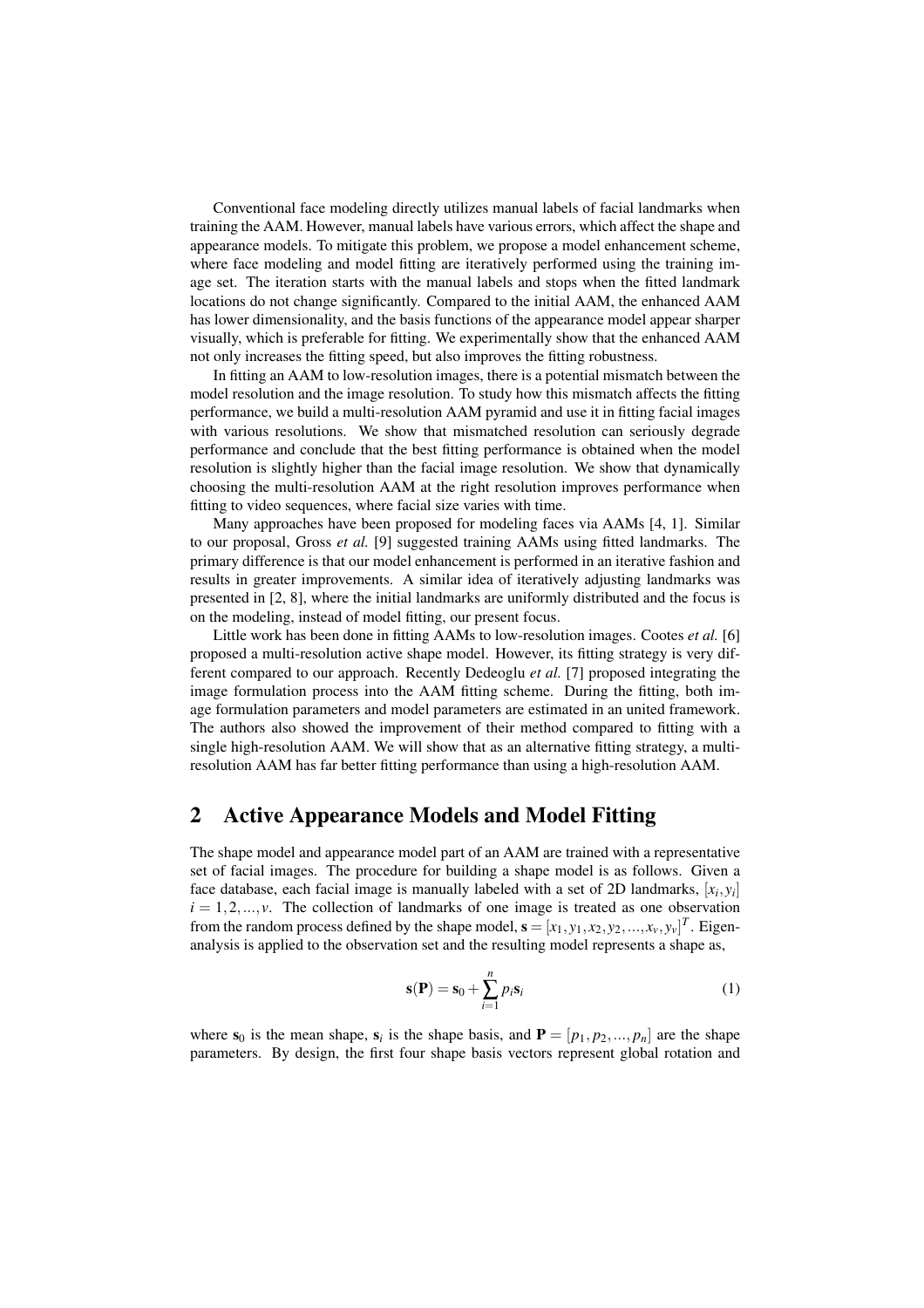

Figure 1: The mean and first 7 basis vectors of the shape model (top) and the appearance model (bottom) trained from the ND1 database. The shape basis vectors are shown as arrows at the corresponding mean shape landmark locations.

translation. Together with other basis vectors, a mapping function from the model coordination system to the coordinates in the image observation is defined as  $W(x;P)$ , where x is a pixel coordinate within the face region  $F(\mathbf{s}_0)$  defined by the mean shape  $\mathbf{s}_0$ .

Given the shape model, each facial image is warped into the mean shape via a piecewise affine transformation. These shape-normalized appearances from all training images are fed into an eigen-analysis and the resulting model represents an appearance as,

$$
\mathbf{A}(\mathbf{x};\lambda) = \mathbf{A}_0(\mathbf{x}) + \sum_{i=1}^{m} \lambda_i \mathbf{A}_i(\mathbf{x})
$$
 (2)

where  $A_0$  is the mean appearance,  $A_i$  is the appearance basis, and  $\lambda = [\lambda_1, \lambda_2, ..., \lambda_n]$  are the appearance parameters. Note that the resolution of the appearance model here is the same as the resolution of the training images. Figure 1 shows an AAM trained using 534 images of 200 subjects from the ND1 3D face database [3].

An AAM can synthesize facial images with arbitrary shape and appearance within a population. Thus, the AAM can be used to *explain* a facial image by finding the optimal shape and appearance parameters such that the synthesized image is as similar to the image observation as possible. This leads to the cost function used for model fitting [5],

$$
J(\mathbf{P}, \lambda) = \frac{1}{N} \sum_{\mathbf{x} \in F(\mathbf{s}_0)} ||I(\mathbf{W}(\mathbf{x}; \mathbf{P})) - \mathbf{A}(\mathbf{x}; \lambda)||^2
$$
(3)

which is the mean-square-error (MSE) between the warped observation  $I(W(x;P))$  and the synthesized appearance instance  $A(x; \lambda)$ , and *N* is the total number of pixels in  $F(s_0)$ .

Traditionally this minimization is solved by gradient-decent methods. Baker and Matthews [1] proposed the Inverse Compositional (IC) and Simultaneously Inverse Compositional (SIC) method that greatly improves the fitting performance. Their basic idea is that the role of appearance templates and the input image is switched when computing ∆P. Thus the time-consuming steps of parameter estimation can be pre-computed and remain constant during the iteration.

#### 3 Face Model Enhancement

One requirement for AAM training is to manually position the facial landmarks for all training images. This is a time-consuming operation and is error-prone due both to the accuracy limitations of a manual operation, and also to different interpretations as to the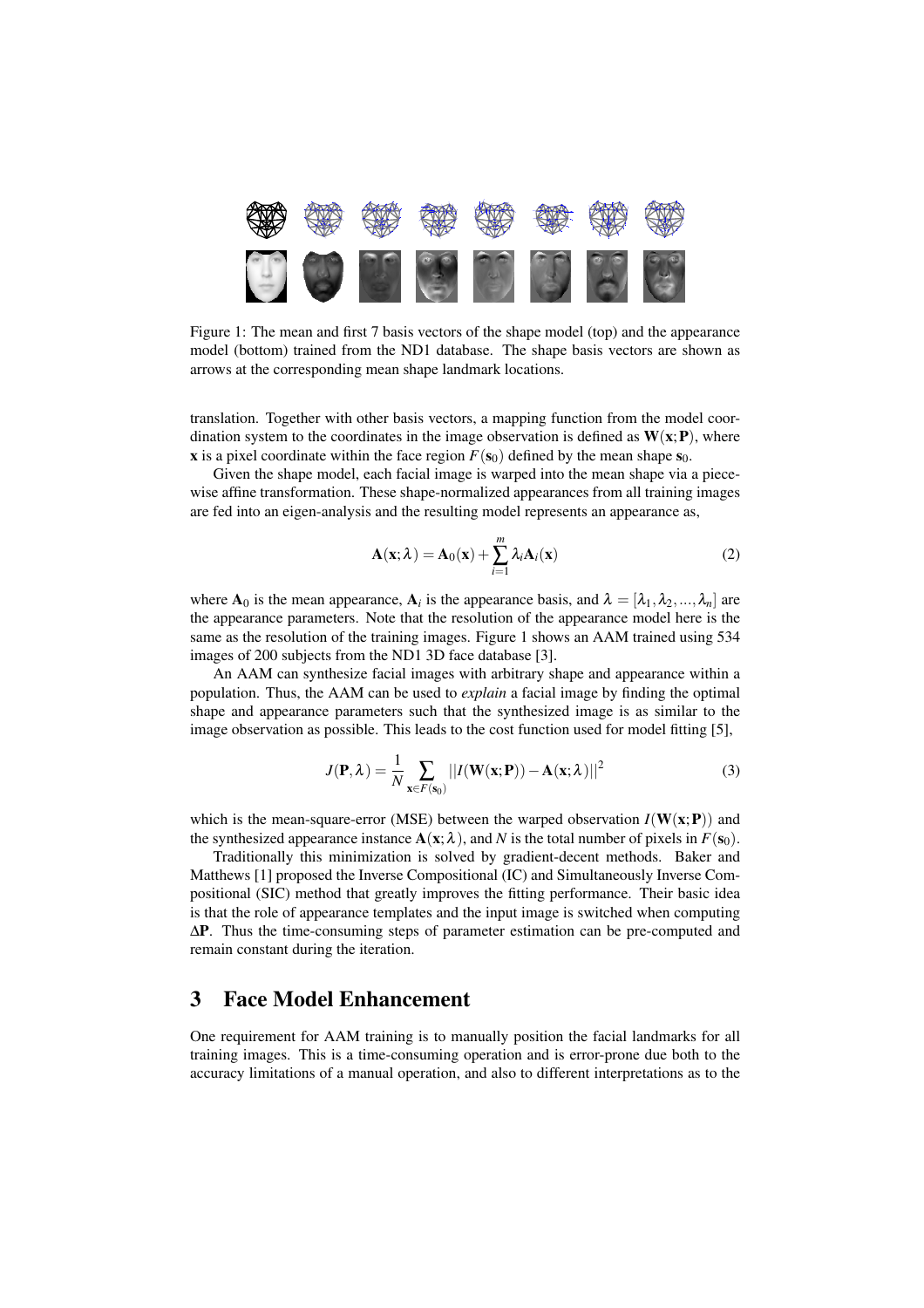

Figure 2: The diagram of AAM enhancement scheme. Iterative face modeling and model fitting are performed using the training images.



Figure 3: Comparison between the manual labels and the enhanced landmarks.

*correct* landmark locations. For example, when the same person processes a given image multiple times, noticeable differences in labeling can occur. Also, different people have differences for the same image because of different interpretations of the definition of certain landmarks, especially the ones along the outer boundary of the cheek. Since there is no distinct facial feature to rely on, it is not guaranteed that these landmarks correspond to the same physical position across multiple images.

The labeling error affects face modeling. First, the shape basis will model not only the inherent shape variation, but also the error of the labeling, which is not the goal of any modeling approach. Second, the appearance basis will contain less high-frequency detail due to poor alignment, which is an unfavorable property for model-based fitting.

To tackle the problem of labeling error, this paper proposes an AAM enhancement scheme, whose diagram is shown in Figure 2. Starting with a set of training images and manual labels, an AAM is trained using the above method. Then the AAM is fit to the same training images using the SIC algorithm, where the manual labels are used as the initial location for fitting. This fitting yields new landmark positions for the training images. This process is iterated. This new landmark set is used for face modeling again, followed by model fitting using the new AAM. The iteration continues until there is no significant difference between the landmark locations of the current iteration and the previous iteration. In the face modeling of each iteration, the basis vectors for both the appearance and shape models are chosen such that 98% and 99% of the energy are preserved, respectively.

Using a subset of 534 images from 200 subjects in the ND1 database, we have implemented this AAM enhancement scheme. After the enhancement process converges, we expect that the new set of landmark locations will deviate from the manual labels by a different amount for each image. Figure 3 shows two sets of landmarks for three images that are among the ones with the largest amount of deviation. A number of observations can be made. First, most of the landmarks with large deviation appear on the outer boundary of the cheek, which is consistent with the fact that they have inherent ambiguity in their definition. Second, most of the landmarks seem to migrate toward the correct position. This is expected given the assumption that people do not make consistent labeling errors.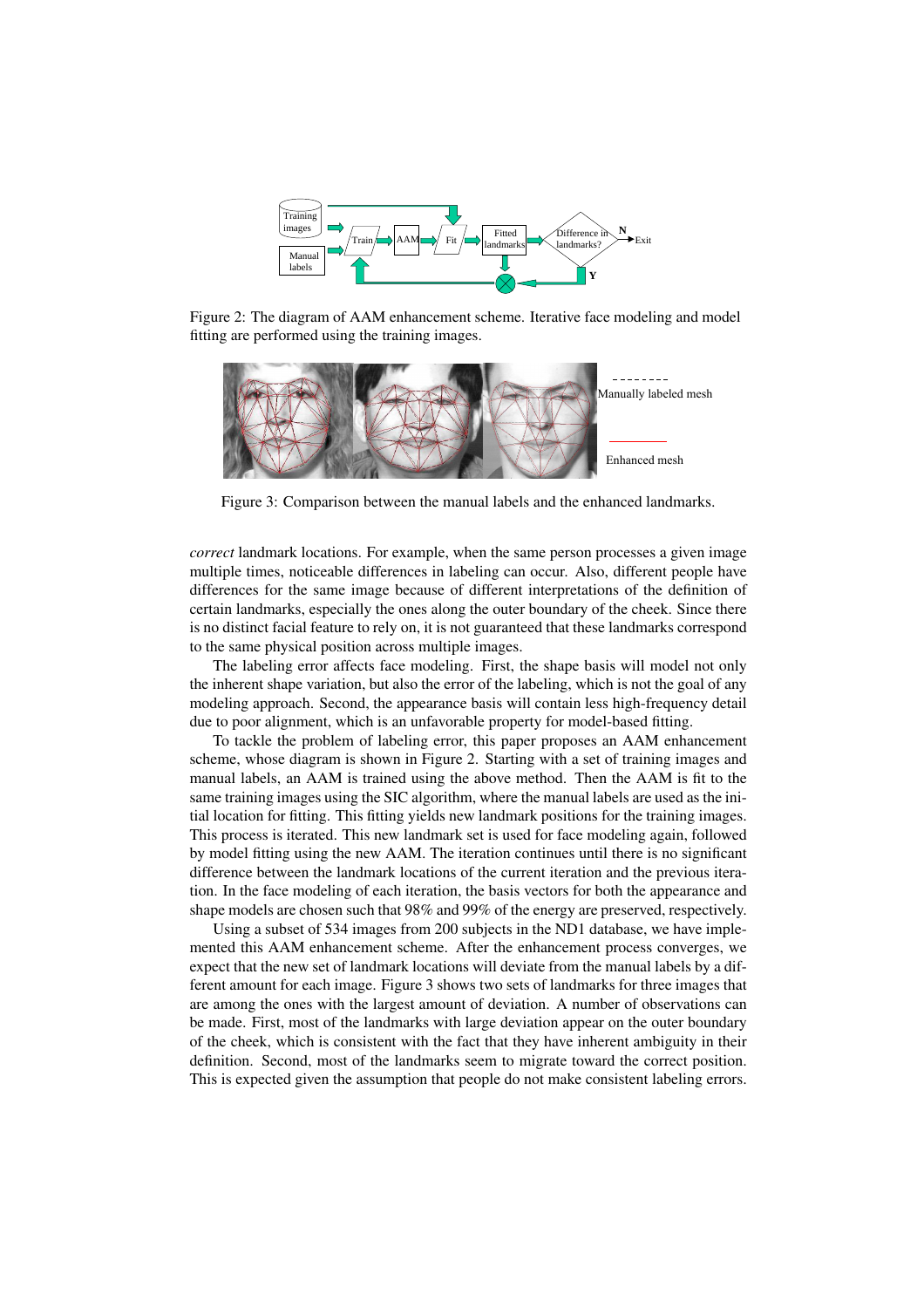

Figure 4: The  $6^{th}$  and  $7^{th}$  shape basis and the 1<sup>st</sup> and 4<sup>th</sup> appearance basis before enhancement (left) and after enhancement (right). After enhancement, more symmetric shape variation is observed, and certain facial areas appear sharper.



Figure 5: The improved compactness of the appearance model (left) and the shape model (right) during the iterative enhancement process, which converges in 14 iterations.

With the refined landmark locations, the AAM is expected to be improved as well. We show the enhancement effect in Figure 4. Note that the variation of landmarks around the outer boundary of the cheek becomes more symmetric after enhancement. Also, certain facial areas, such as the left eye boundary of the 1 *st* appearance basis and the lips of 4 *th* appearance basis, are visually sharper after enhancement. This is because the training images are better aligned thanks to improved landmark location accuracy.

In addition to the improved AAM basis, another benefit of this enhancement is improved compactness of the face model. As illustrated in Figure 5, both the appearance and shape models use fewer basis vectors to represent the same amount of variation. This is natural for the shape model because the variation due to labeling error is reduced during the enhancement. Thus fewer shape basis vectors are needed because only the inherent shape variation is modeled. For the appearance model, this is also consistent with the observed sharpness in the appearance basis.

There are at least two benefits of a more compact AAM. One is that fewer shape and appearance parameters need to be estimated during model fitting. Thus the minimization process is less likely to become trapped in a local minima, and fitting robustness is improved. The other is that the model fitting can be performed faster because the computation cost directly depends on the dimensionality of the shape and appearance models.

# 4 Multi-resolution AAM

This section introduces a method to construct a multi-resolution AAM. The terms *highresolution* and *low-resolution* are used frequently below, in a *relative*, not absolute, sense.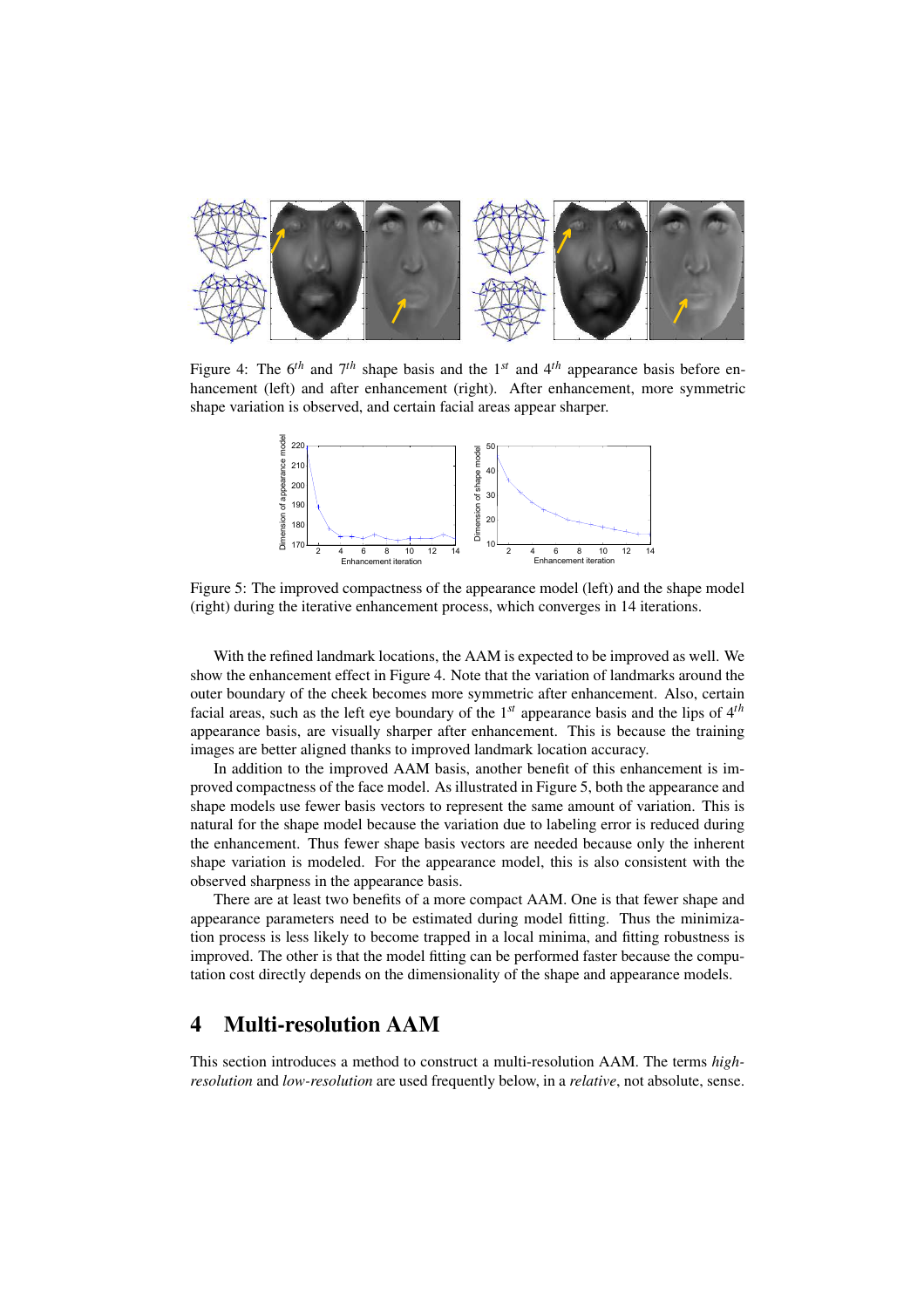

Figure 6: The appearance models of a multi-res AAM: Each column shows the mean and first 3 basis vectors at relative resolutions 1/2, 1/4, 1/8, 1/12 and 1/16 respectively.

The traditional AAM algorithm makes no distinction with respect to the resolution of the test images being fit. Normally the AAM is trained using the full resolution of the training images. That is, the number of pixels in the appearance basis is roughly equal to the number of pixels in the facial area of training images. We call this AAM a *high-res AAM*. When fitting a high-res AAM to a low-resolution image, an up-sampling step is involved in interpolating the observed image and generating a warped input image,  $I(W(x;P))$ . This can cause problems for the analysis by synthesis based fitting method. A high-res AAM has high frequency components that a low-resolution image observation does not contain. Thus, even with perfect estimation of the model parameters, the warped image will always have high frequency residual with respect to the high resolution model instance. At a certain point, this high frequency residual will overwhelm the residual due to the model parameter errors. Hence, fitting becomes problematic.

In a recent paper, Dedeoglu *et al.* [7] proposed to bridge the gap between the model resolution and the image resolution by integrating the image formulation process into the AAM fitting scheme. Our alternative approach separately trains the appearance model at each resolution leading to model compactness at lower resolution.

The basic idea of applying multi-resolution modeling to AAM is straightforward. Given a set of facial images, we down-sample them into low-resolution images at multiple scales. We then train an AAM using the down-sampled images at each resolution. We call the pyramid of AAMs a *multi-res AAM*. For example, Figure 6 shows the appearance models of a multi-res AAM at relative resolutions 1/2, 1/4, 1/8, 1/12 and 1/16. Comparing the AAMs at different resolutions within the multi-res AAM, we can see that the AAMs at lower resolutions have more blurring than the AAMs at higher resolutions. Also, the AAMs at lower resolutions have fewer appearance basis vectors compared to the AAMs at higher resolutions, which will benefit the fitting.

The landmarks used for training the AAM for the highest resolution are obtained using the enhancement scheme of Section 3. The landmarks for the other resolutions are found by appropriately scaling the landmark locations from the highest resolution AAM. So, the mean shapes of a multi-res AAM differ only by a scaling factor, while the shape basis vectors from different scales of the multiple-resolution AAM are exactly the same.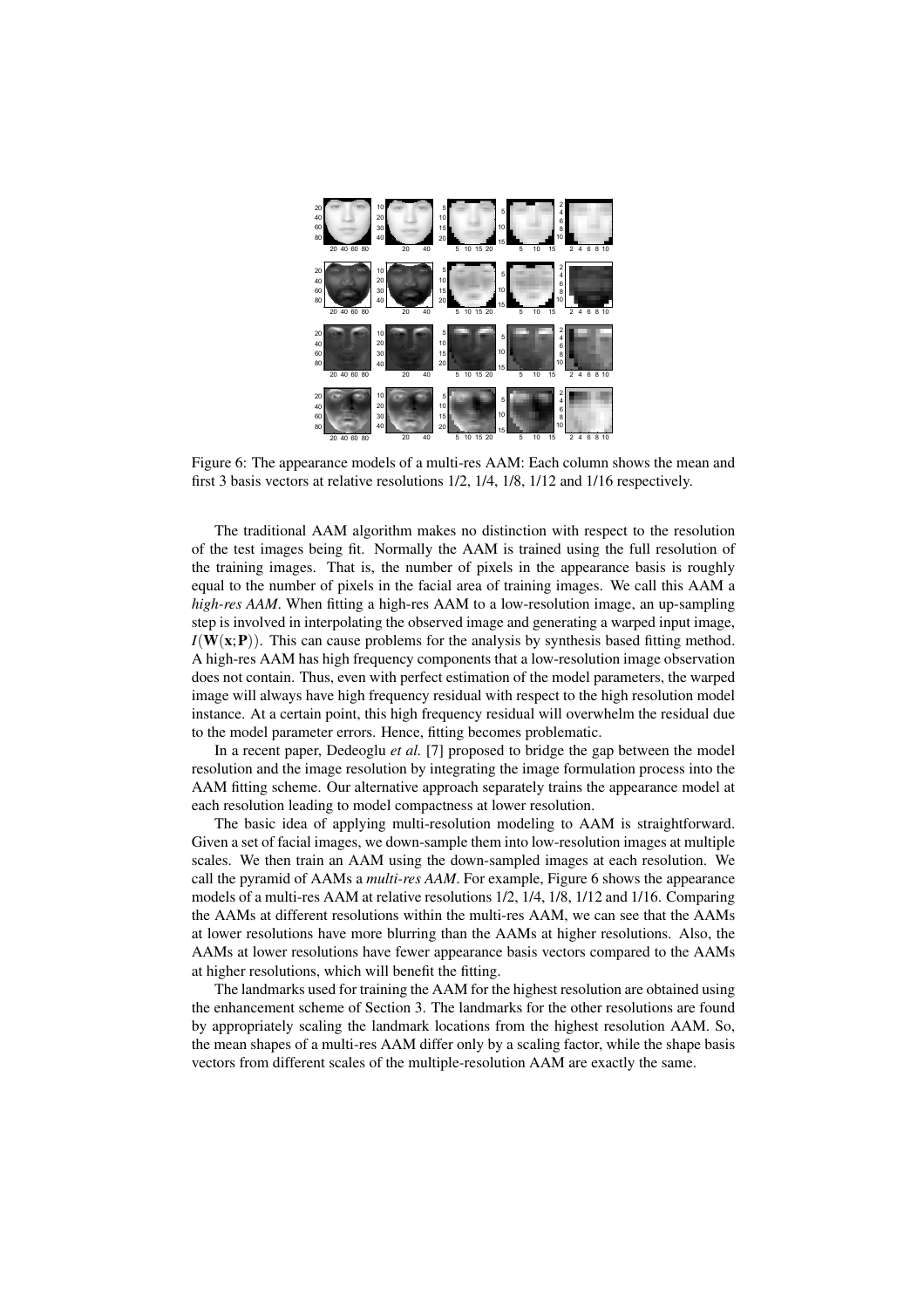

Figure 7: The convergence rate of fitting using an AAM trained from manual labels, and AAM after enhancement iteration number 1, 4, 7, 10 and 13. Continuing improvement of fitting performance is observed as the enhancement process progresses.

# 5 Experiments

It is well known that the fitting capability differs in a generic AAM and a person-specific AAM [9]. In order to study both cases, two facial datasets are used in the experiments. One is the ND1 face database [3], which contains 953 2D and 3D facial image pairs. We use a 2D image subset with 534 images from 200 subjects. The other dataset is collected with a PC camera and contains multiple video sequences of one subject.

In Section 3 we have shown the improvement of the AAM after model enhancement. However, the ultimate criterion of model enhancement is how much it improves the fitting performance. There are various measurements in evaluating the fitting performance. A popular one is the convergence rate with respect to different levels of perturbation on the initial landmark locations. The fitting is converged if the average MSE between the estimated landmarks and the true landmarks is less than a threshold. We adopt this measurement in this paper. Given the true landmarks of one image, we randomly deviate each landmark within a rectangular area up to a certain range, and the projection of the perturbed landmarks in the shape model is used as the initial shape parameters. Three different perturbation ranges, *R*, are used: 0, 1/16 and 1/8 of the facial height.

Another varying factor for the experiment is the number of images/subjects in the training set. When multiple images of one subject are used for training an AAM, the resulting AAM is considered as a person-specific AAM. When the number of subjects in the training set is large, the resultant AAM is a generic AAM. The more subjects used, the more generic the AAM is. Using the ND1 database, we test the modeling with three different population sizes, where the numbers of images are 21, 124, 534, and the corresponding numbers of subjects are 5, 25, 200 respectively.

Figure 7 shows the convergence rate of AAM fitting after a varying number of model enhancement iterations. The leftmost plot shows the convergence rate using an AAM trained from manual labels only, with varying population size and perturbation window size. Each element represents the convergence rate, which is computed using the same training set as test images being fit, between 0% to 100% via its brightness. There are some non-converged cases when more generic models are used with a larger perturbation window size. The rest of the plots show the convergence rate using the AAM trained after 1, 4, 7, 10 and 13 iterations of the enhancement algorithm. Continuing improvement of fitting performance is observed with additional enhancement iterations. After the model enhancement is completed, the fitting process converges for all test images, no matter how generic the model is and how large perturbation the initialization has.

Table 1 shows the computation cost for the fitting performed in Figure 7. To save space, only fitting using the model trained with manual labels, landmarks from enhance-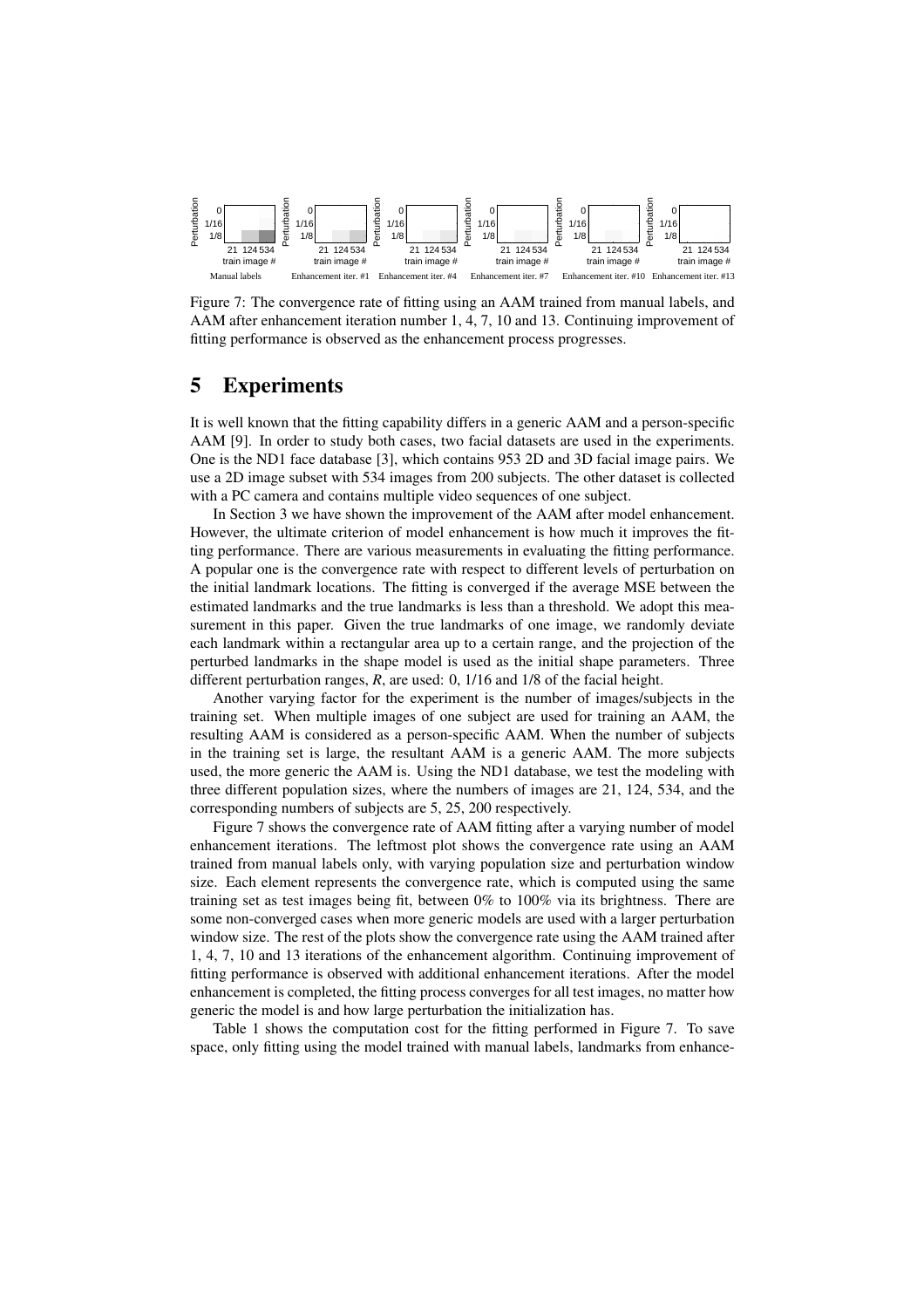|             | Manual labels |      |      | Iteration #1 |      |      | Iteration #13 |      |      |
|-------------|---------------|------|------|--------------|------|------|---------------|------|------|
| # of images | 21            | 24   | 534  | 21           | 124  | 534  |               | 124  | 534  |
| $R=0$       | 0.30          | 0.39 | 0.52 |              | 0.20 | 0.26 | 0.12          | 0.16 | 0.23 |
| $R = 1/16$  | $\cdot$ 17    | 2.07 | 3.68 | 0.36         | 0.60 | 0.95 | 0.24          | 0.34 | 0.46 |
| $R = 1/8$   | 5.25          | 8.67 | 3.94 | 14           | .90  | 3.29 | 0.58          | 0.88 | 29   |

Table 1: Average fitting speed (sec.) before and after enhancement, verses perturbation range  $R$ , and the number of training images. Substantial improvement on fitting speed is observed with model enhancement.



Figure 8: The convergence rate of fitting a multi-res AAM trained with manual labels (left) and enhanced landmarks (right) to images with different resolution. Each 3 by 3 block has the same axes as in Figure 7.

ment iteration number 1 and 13 are shown. The cost is averaged across converged fitting based on a Matlab implementation running on a conventional 2.13 GHz Pentium<sup>TM</sup>4 computer. It can be seen that after model enhancement, the fitting speed is substantially faster than the one with manual labels, as well as the one with only a single iteration.

The second experiment is to test the fitting performance of a multi-res AAM on images with different resolutions. The same dataset and test scheme are used as in the previous experiment, except that the different resolutions of down-sampled training images are also used as test images for fitting. Model fitting is conducted with all combinations of AAM resolution and image resolution, where the model resolution no less than the image resolution. Note that lower resolution images have a proportionally lower threshold of convergence. For example, the convergence threshold of test images at 1/12 resolution is 1/6 of the images at 1/2 resolution. As shown in Figure 8, the AAM trained with enhanced landmarks performs much better than the AAM trained from manual labels. Also, for lowresolution images, the best fitting performance is obtained when the model resolution is slightly higher than the facial image resolution, which is far better than fitting using the AAM with the highest model resolution. This shows that the additional appearance detail in the higher resolution AAM does not help the model fitting. In fact, it seems to confuse the minimization process and results in degraded fitting performance.

In practice, as a person moves, facial size in a video sequence changes over time. The effective resolution of the face is dynamic. When a multi-res AAM is used to fit to a video sequence, the AAM model at the *right* resolution should be chosen to perform the fitting according to the actual facial size in each frame. We have performed an experiment using a facial video dataset. Eighty facial images from a single subject are used to train a multires AAM, where model enhancement is utilized to improve the landmark locations. Given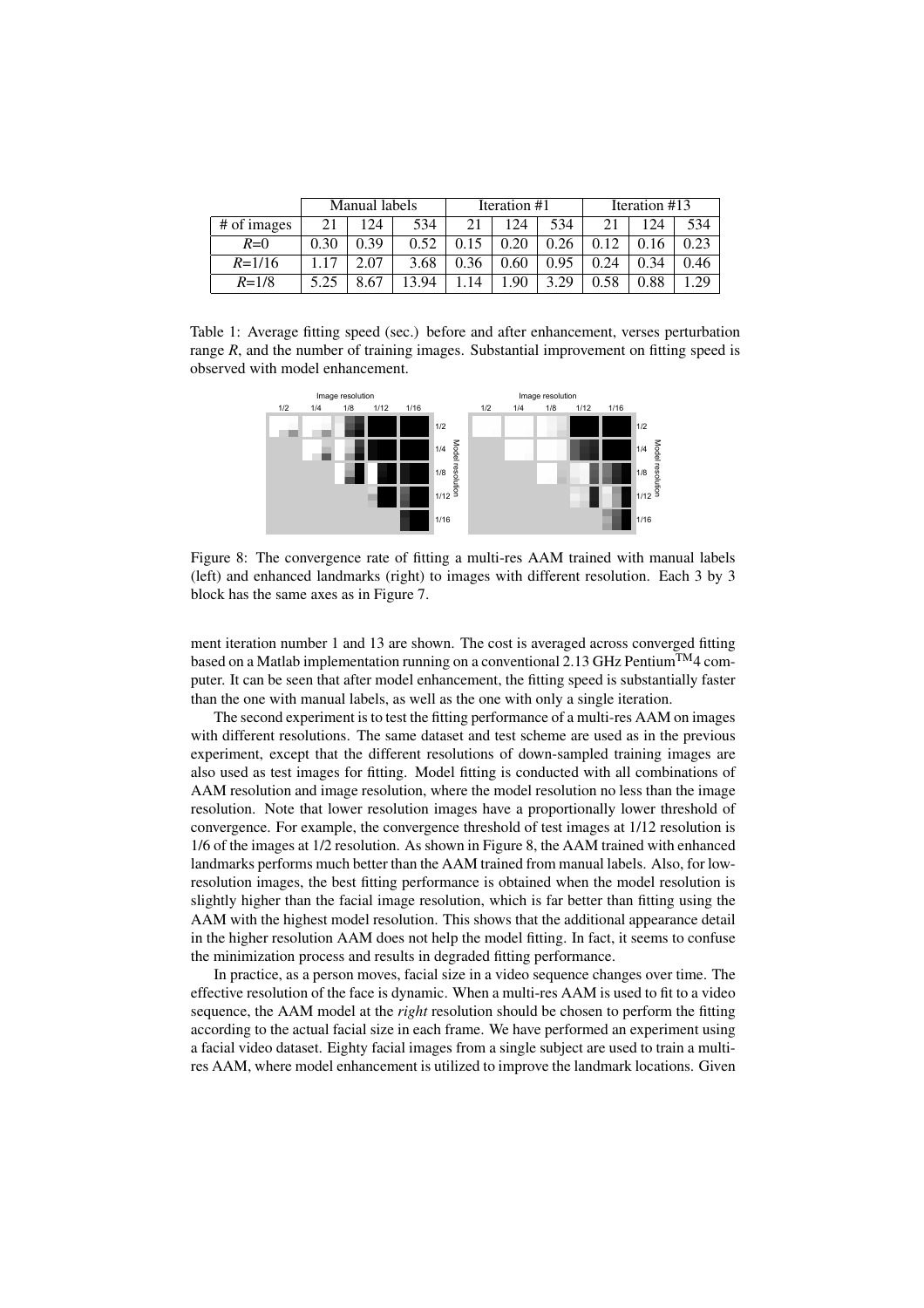

Figure 9: Fitting a multi-res AAM to a low resolution (60X80) video. The model resolution selected for fitting the current frame is highlighted with a white box.



Figure 10: Fitting errors of the video (Figure 9) using a high-res AAM and a multi-res AAM (left), and the model resolution being chosen in multi-res AAM fitting (right).

a different (unseen) test video sequence with varying facial sizes of the same subject, AAM model fitting is performed on the original frame resolution (480X640) to obtain the ground truth of the landmarks for each frame. Then the test video is down-sampled to 1/8 of the original resolution and fit via a multi-res AAM. During the fitting of each frame, one particular AAM is chosen from the AAM pyramid such that the model resolution is slightly higher than the facial resolution in the current frame. Fitting results on four frames are shown in Figure 9, where obvious pose, expression variation and resolution changes are observed. The MSE between the estimated landmarks and the ground truth is used as the performance measurement. We compare the fitting performance with the one using a high-res AAM and plot the results in the left of Figure 10. Consistent reduced error in landmark estimation is observed with multi-res AAM fitting. The right part of Figure 10 shows the model resolution being chosen for each frame during the fitting. Using a multi-res AAM also greatly improves the fitting speed, where each frame takes on average 14.6 iterations (0.11 sec.) to converge, compared to 21.8 iterations (5.41 sec.) per frame using the high-res AAM based fitting.

The final experiment is model fitting on surveillance video. We collected an outdoor video sequence of the same subject as in Figure 9 using a PTZ camera. Sample fitting results using a multi-res AAM are shown in Figure 11. Although the frame size is 480 by 640 pixels, the facial area is not only at a low resolution, but also suffers from strong blurring, specular, and interlacing effects, which makes fitting a very challenging task. Our multi-res AAM continuously fits around 100 frames and provides reasonable results. However, the high-res AAM only successfully fits the first 4 frames in this sequence.

### 6 Conclusions

This paper studied methods to effectively fit an AAM to low-resolution images from two aspects. On the face modeling, we proposed an iterative AAM enhancement scheme,